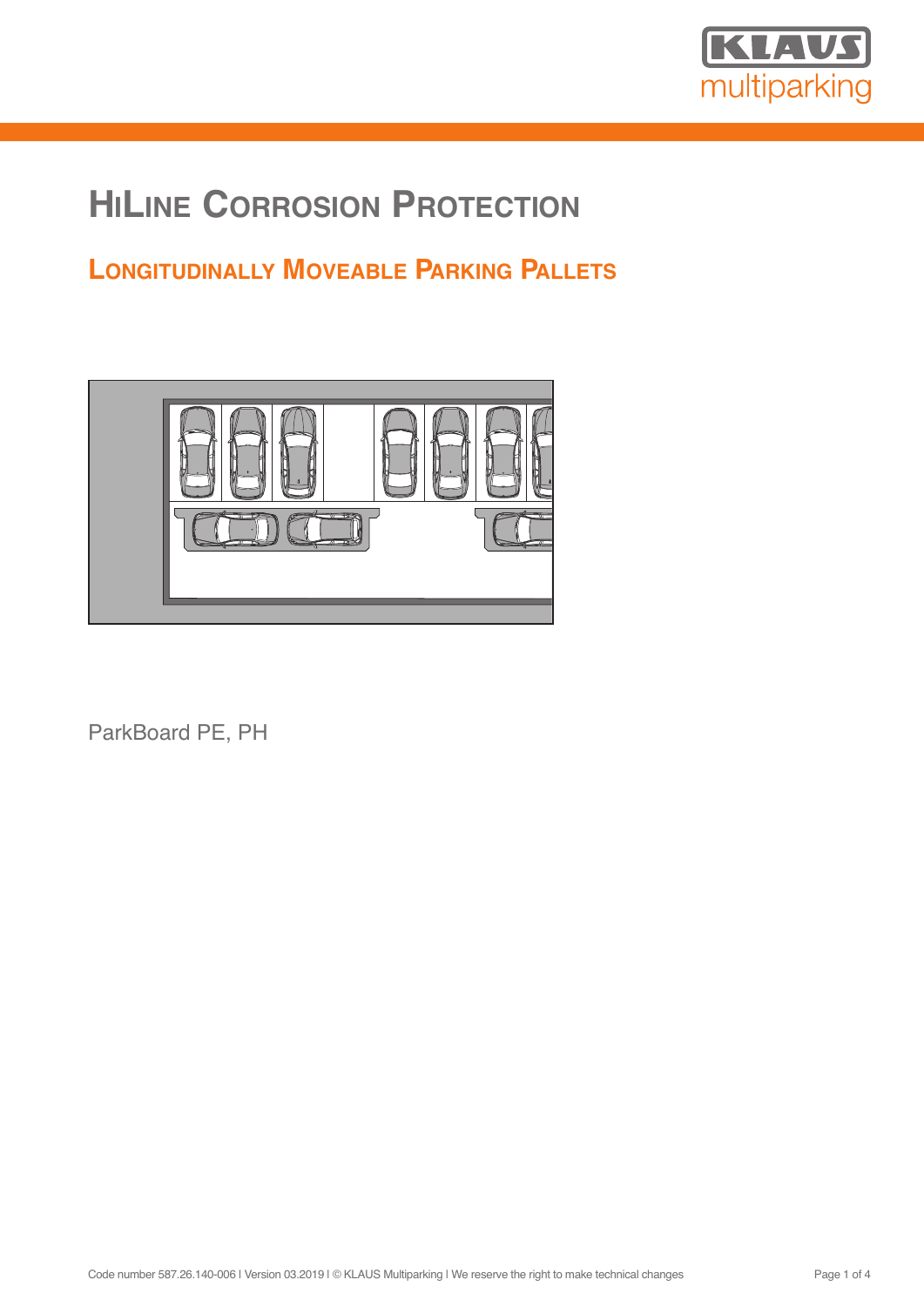

**1. System-specific corrosion protection**



## **Platform base sections:**

## **EasyWalk:**

Hot galvanized according to DIN EN ISO 1461, layer thickness min. 45 µm.

## **Frame construction:**

Hot galvanized according to DIN EN ISO 1461, layer thickness min. 55 µm with additional orange powder coating (epoxide/polyester base) RAL 2000, dry film thickness approx.  $60 - 80$  µm.

**Prame construction** 

## **Cross members:**

Hot galvanized according to DIN EN ISO 1461, layer thickness min. 55 µm.

#### **Rail system:**

Hot galvanized according to DIN EN ISO 1461, layer thickness min. 55 µm.

**Screws, nuts and washers:** Zinc plated.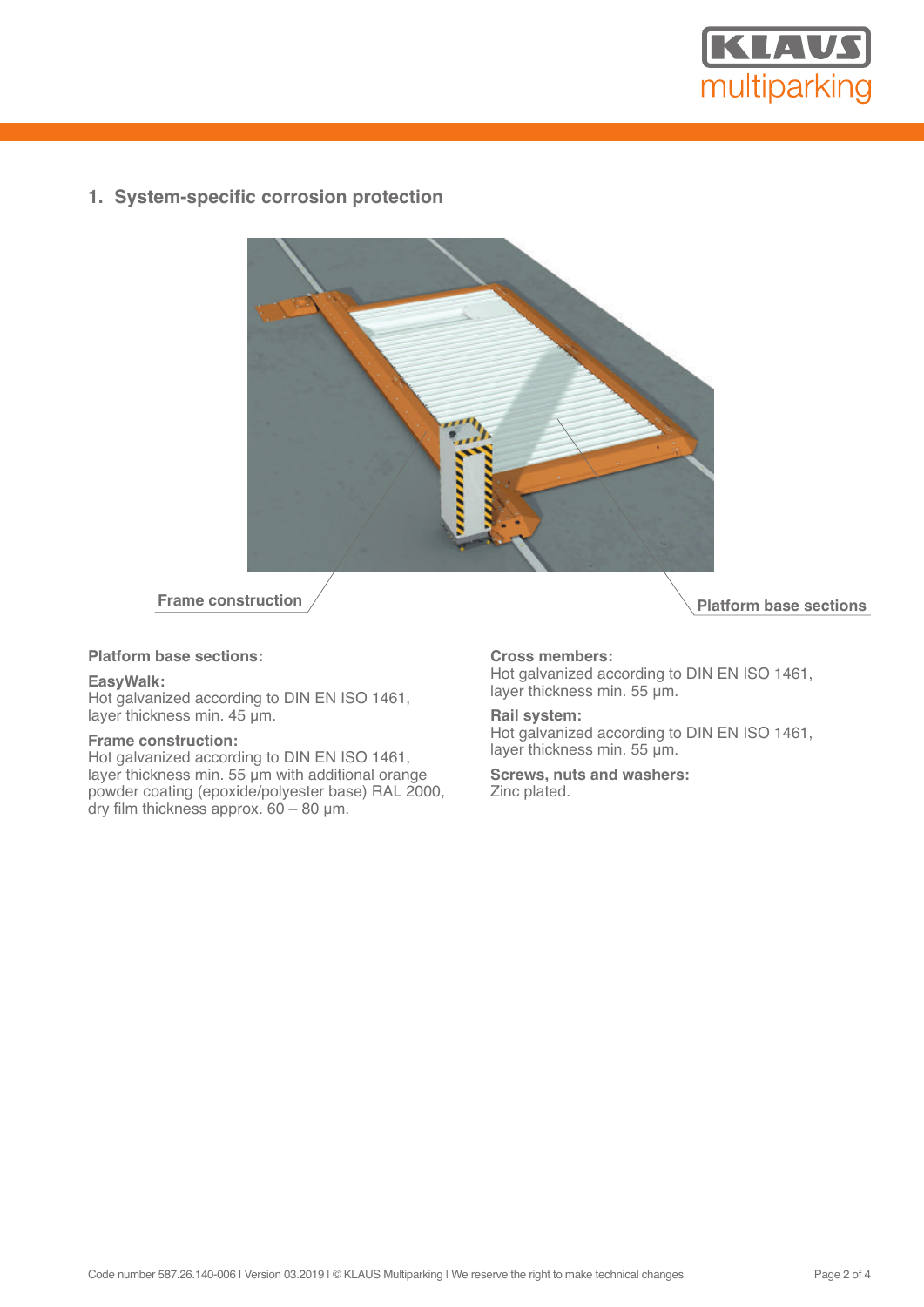

## **2. General information**

KLAUS Multiparking premium parking systems are subject to the European Parliament's 2006/42/EG guidelines and the counsel of 17th May 2006 regarding machines (Machinery Directive) as well as DIN EN 14010 – safety of machines – equipment for power-driven parking of vehicles – Safety and EMW requirements regarding design, manufacture, assembly and activation. For the corrosion protection – described in detail below – DIN EN ISO 12944 applies. Individual components were assessed by us according to their functional and technical type and appropriate corrosion protection was specified. In accordance with DIN EN ISO 12944-2 "Corrosion category C 3, moderate". (exterior: city and industrial atmospheres, moderate pollution with sulphur dioxide, coastal areas with little salt exposure / inside: production facilities with high humidity and little air pollution). If exact details about the respective installation site and relevant local conditions are not available and we are unable to check these details ourselves, we cannot assess whether or not another corrosion category is applicable with regard to corrosion protection. (cf. DIN EN ISO 12944-2 appendix A). In this case, the architect or client needs to decide whether corrosion category C 3 is applicable. If there is no instruction given to this effect, the corrosion protection described in this document shall be observed.

## **Period of Protection / Maintenance / Level of Rust:**

In accordance with DIN EN ISO 12944-1, the period of protection does not constitute a warranty period. The period of protection is a technical term to help the client to establish a program for maintenance work. As stated in DIN EN ISO 12944-1 point 4.4 the coating durability is rated as medium (M)  $5 - 15$  years. In general, the warranty period is shorter than the period of protection. As a result of pollutants, wear and tear, corrosion, bleaching, chalking – or for aesthetic reasons – maintenance may be necessary earlier than allowed for under the period of protection. (cf. DIN EN ISO 12944-5 point 5.5). This, however, does not constitute a breach of warranty. As part of the PLUS system service contract provided by our company, we guarantee, in accordance with DIN EN ISO 4628-3, a maximum rust level designation of Ri 3 within 4 years (2 years without system service contract) on the coated surfaces of the platform base sections, the supporting structure, the side members and central side members, provided proper on-site cleaning, maintenance, care and servicing are carried out. Once isolated damage to the corrosion protection by mechanical, chemical or other means does not impair the safety or functioning of a KLAUS Multiparking Parking System, it does not constitute a breach of warranty as long as rust level designation Ri 3 is not exceeded during the warranty period.

## **Coating System:**

Our coating system is designed in accordance with DIN EN ISO 12944-5, Appendix A, Coating Systems for Corrosion Category C 3. The powder coating is tested following DIN EN ISO 12944-6, and the fulfilment of the requirements is evidenced in a test series. Galvanized surfaces are in accordance with DIN EN ISO 1461 and DIN EN 10346.

## **Wear and Tear / Minimization of Damage:**

Through usage and other exterior factors, the surface of the platform base sections, the central side members, the side members and the supporting structure will exhibit signs of normal wear and tear that do not constitute a breach of warranty.

The following measures can help to reduce the damage of the corrosion protection coating:

- Sufficient ventilation
- $\blacksquare$  Regular cleaning of the driving surfaces
- Timely and regular repair of damages to the corrosion protection coating
- **Preventing the bringing in of snow and ice containing high levels of salt**